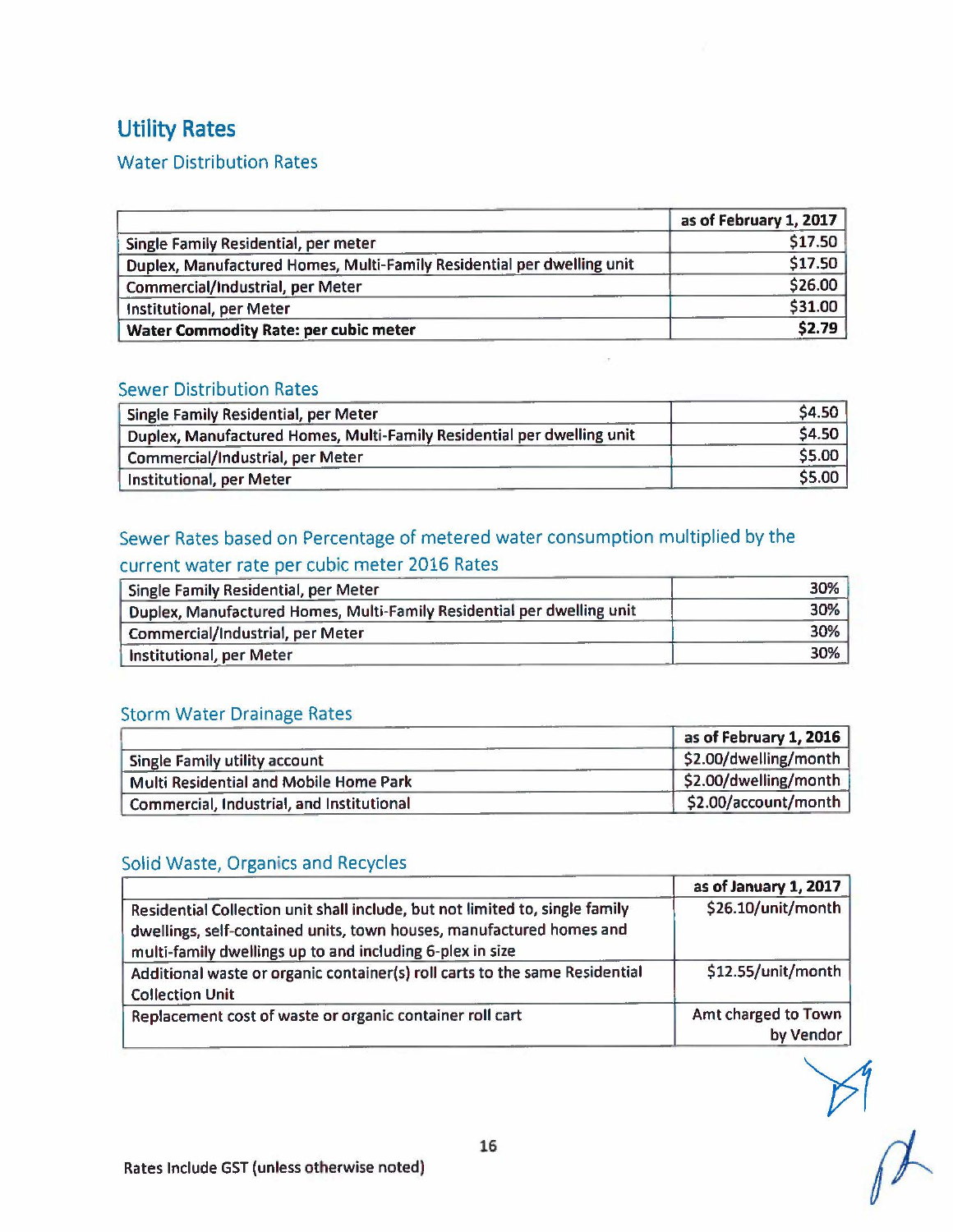## Bulk Water Rates

 $\rightarrow$ 

|                                                  | as of January 1, 2016 |
|--------------------------------------------------|-----------------------|
| Card operated consumption per cubic meter        | \$7.00                |
| Coin operated consumption per cubic meter        | \$7.00                |
| Deposit on card to reactivate due to non payment | \$100.00              |

 $\alpha$ 

## Fees and Charges

| Remote water Meter reader installation                                                             | \$75.00/hour        |
|----------------------------------------------------------------------------------------------------|---------------------|
| Camera inspection rates (sanitary lateral), min 1 hour                                             | \$160.00/hour       |
| Water supply shut off at the cc during normal business hours, min 1 hour                           | \$75.00/hour        |
| Water supply shut off at the cc other than during normal business hours,                           | \$150.00/hour       |
| min 1 hour                                                                                         |                     |
| Water supply turned on at the cc during normal business hours, min 1 hour                          | \$75.00/hour        |
| Water supply turn on at the cc other than during normal business hours, min                        | \$150.00/hour       |
| 1 hour                                                                                             |                     |
| Turn on for reinstatement of service after shut off for non payment, plus all outstanding rates or |                     |
|                                                                                                    | charges on account: |
| Normal Business Hours, min 1 hour                                                                  | \$75.00/hour        |
| Other than Normal Business Hours, min 1 hour                                                       | \$150.00/hour       |
| Request service calls during normal business hours, min 1 hour                                     | \$75.00/hour        |
| Request service calls other than during normal business hours, min 1 hour                          | \$150.00/hour       |
| Remote water reader installation                                                                   | \$75.00/hour        |
| Camera inspection rates (sanitary lateral), min 1 hour                                             | \$160.00/hour       |
| Meter damaged by frost or otherwise, per meter                                                     | \$160.00/hour plus  |
|                                                                                                    | costs               |
| Thawing of water utility line, min 1 hour                                                          | \$160.00/hour       |
| Requested service call and Town Employee unable to enter premises during                           | \$45.00/call        |
| normal business hours                                                                              |                     |
| Requested service call and Town Employee unable to enter premises other                            | \$90.00/call        |
| than normal business hours                                                                         |                     |
| <b>Meter Test</b>                                                                                  | \$200.00/meter      |
| <b>Water Meter</b>                                                                                 | Cost plus 15%       |
| Remote meter reader                                                                                | Cost plus 15%       |

## Wells

| Permit to use well as water source                         | \$25.00  |
|------------------------------------------------------------|----------|
| Permit to use well for purposes of watering lawns, gardens | \$10.00  |
| Permit to construct a new well                             | \$100.00 |

# Utility Penalty

| Penalty will be applied to all utility charges, levies and previous penalties | At 2.5% |
|-------------------------------------------------------------------------------|---------|
| that are in arrears, on the day following the due date                        |         |

 $\Rightarrow P$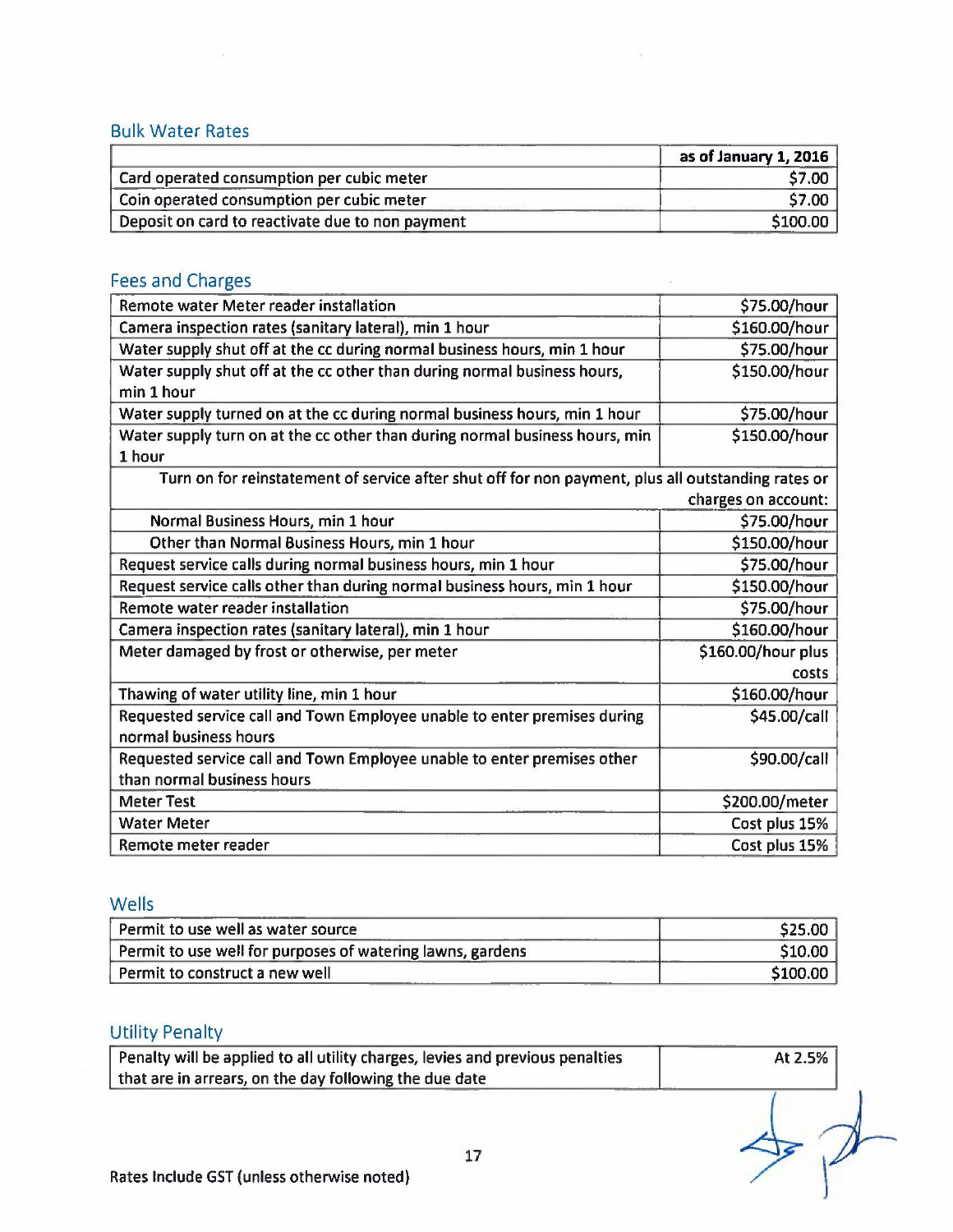Administration Fees

| Transfer of utility account balance to the Property tax account            | \$25.00/account  |
|----------------------------------------------------------------------------|------------------|
| Non sufficient funds (NSF) charges for each cheque or automatic withdrawal | \$40.00 per item |
| for which there are insufficient funds to cover the amount of the payment  |                  |

### Vacant Services and Temporary Disconnection

Town or Owner discontinues the Utility Service, the following monthly fees and charges will apply, including charges for shutting off and turning on the Utility Services.

- a) Water Utility Distribution Charge
- b} Water Consumption
- c) Sewer Distribution Charge
- d) Sewer Usage
- e) Environmental Surcharge Fee
- f) Infrastructure Fee
- g) Waster and Recycle Collection Fees as set out in Bylaw

| Water Meter is removed from the Property, the Owner shall be responsible for the following monthly |                                |  |
|----------------------------------------------------------------------------------------------------|--------------------------------|--|
| fees and charges.                                                                                  |                                |  |
|                                                                                                    | a) Environmental Surcharge Fee |  |
|                                                                                                    | b) Infrastructure Fee          |  |

c) Waste and Recycle Collection Fees as set out in Bylaw

#### County Residential Sewer Rate

|                                | Rate per month     |
|--------------------------------|--------------------|
| <b>Sewer Distribution Rate</b> | \$4.50             |
| <b>Residential Sewer Rate</b>  | S <sub>16.74</sub> |
| Infrastructure Surcharge       | \$6.00             |

 $rac{p}{\beta}$ 

Æ